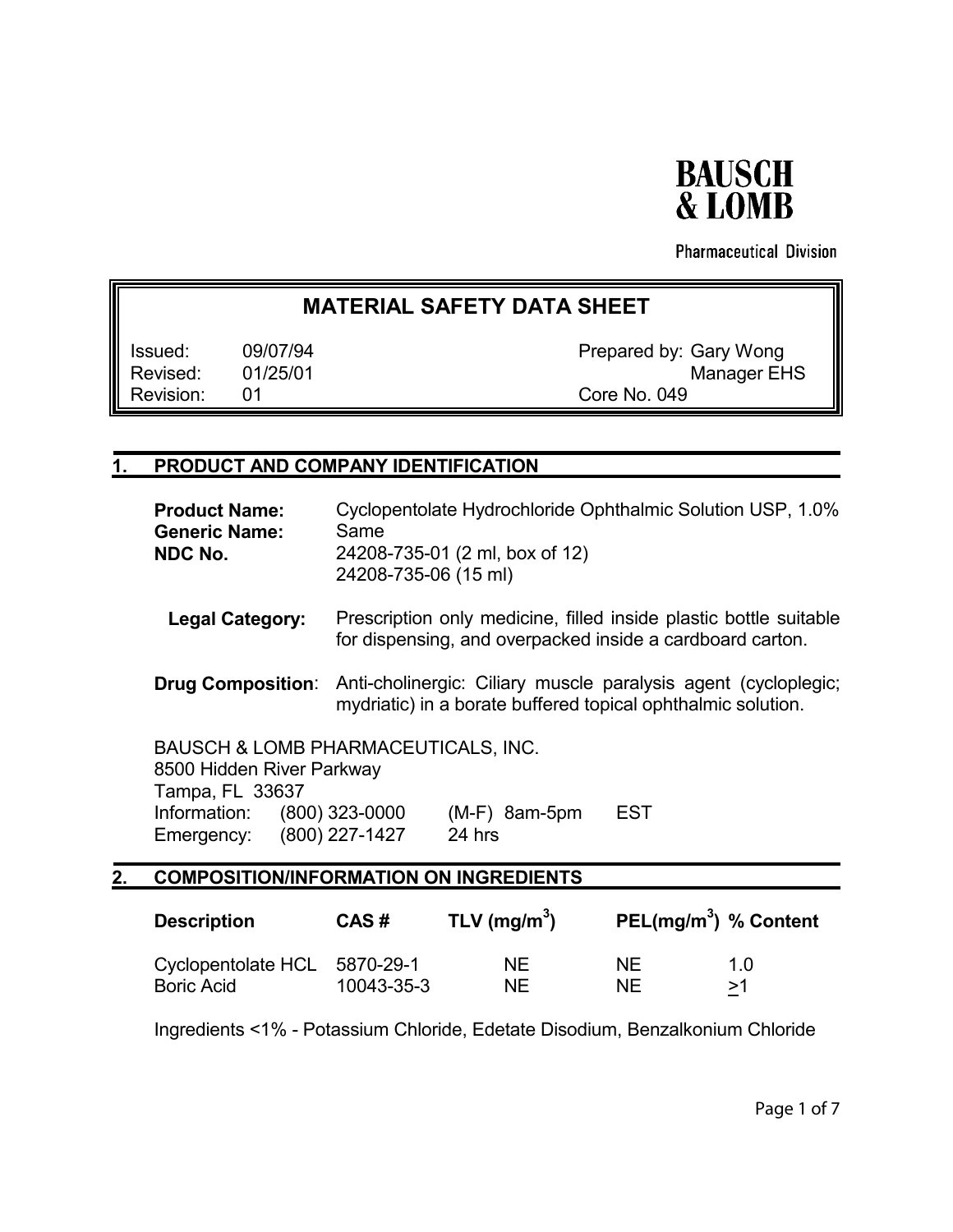## **3. HAZARDS IDENTIFICATION**

#### **\*\*\*\*\*\*\*\*\*\*\*\*\*\*\*\*\*\*\*\*\*\*\*\*\*\*\*\*\*\*\*\*\*\*\*\*\*\*\*\*\*\*\*\*\*\*\*\*\*\*\*\*\*\*\*\*\*\*\*\*\*\*\*\*\*\*\*\*\*\*\*\*\*\*\*\*\*\*\*\*\*\*\*\*\*\*\*\*\*\*\*\*\*\*\*\*\***

#### **EMERGENCY OVERVIEW**

 Plastic bottle packed in a cardboard box. Clear, colorless, odorless solution. For eyes only. Do not engage in hazardous activity while under the influence. May cause temporary light sensitivity. Avoid mouth and skin contact.

**\*\*\*\*\*\*\*\*\*\*\*\*\*\*\*\*\*\*\*\*\*\*\*\*\*\*\*\*\*\*\*\*\*\*\*\*\*\*\*\*\*\*\*\*\*\*\*\*\*\*\*\*\*\*\*\*\*\*\*\*\*\*\*\*\*\*\*\*\*\*\*\*\*\*\*\*\*\*\*\*\*\*\*\*\*\*\*\*\*\*\*\*\*\*\*\*\***

#### **POTENTIAL HEALTH HAZARDS**

**Carcinogenicity: (NTP)** No **(IARC)** No **(OSHA)** No

**Eye:** This is an ophthalmic solution. May cause adverse reactions including intraocular pressure, burning sensation, blurred vision, irritation, increased blood inflow (hyperemia), inflammation (conjunctivitis), inflammation of the eyelid (blepharoconjunctivitis), cellular deposits on the back of the cornea (punctuate carotids) and adhesion of parts (synechiae). This preparation may cause central nervous system disturbances. CNS disturbances are more likely in young, premature or small infants. Do not use concentrations higher than 0.5% in very small children. Children with spastic paralysis or brain damage are more susceptible to cyclopentolate. Patients should not drive or engage in other hazardous activity while pupils are dilated. Patients may experience sensitivity to light (photophobia) and should protect eyes in bright illumination during dilation. Complete recovery of accommodation takes 6 to 24 hours. Complete recovery from mydriasis in some individuals may take several days.

**Skin:** May cause irritation and repeated or prolonged contact can induce hypersensitivity in some individuals. Toxic systemic effects may be induced by skin contact.

**Ingestion:** This is not an oral solution. Toxic by ingestion. See chronic effects. Ophthalmic administration of this drug may cause feeding intolerance in neonates. It is recommended that feeding be withheld for four (4) hours after examination.

**Inhalation:** Aspiration of solution may cause irritation of the respiratory tract and induce systemic effects. Vapor inhalation poses little hazard as this is an aqueous solution.

**Chronic Effects:** Systemic toxicity effects include psychotic reactions and behavioral disturbances. These reactions include ataxia, incoherent speech, restlessness, hallucinations, hyperactivity, seizures, disorientation as to time and place and failure to recognize people. This drug produces reactions similar to other anticholinergic drugs, but the central nervous system manifestations are more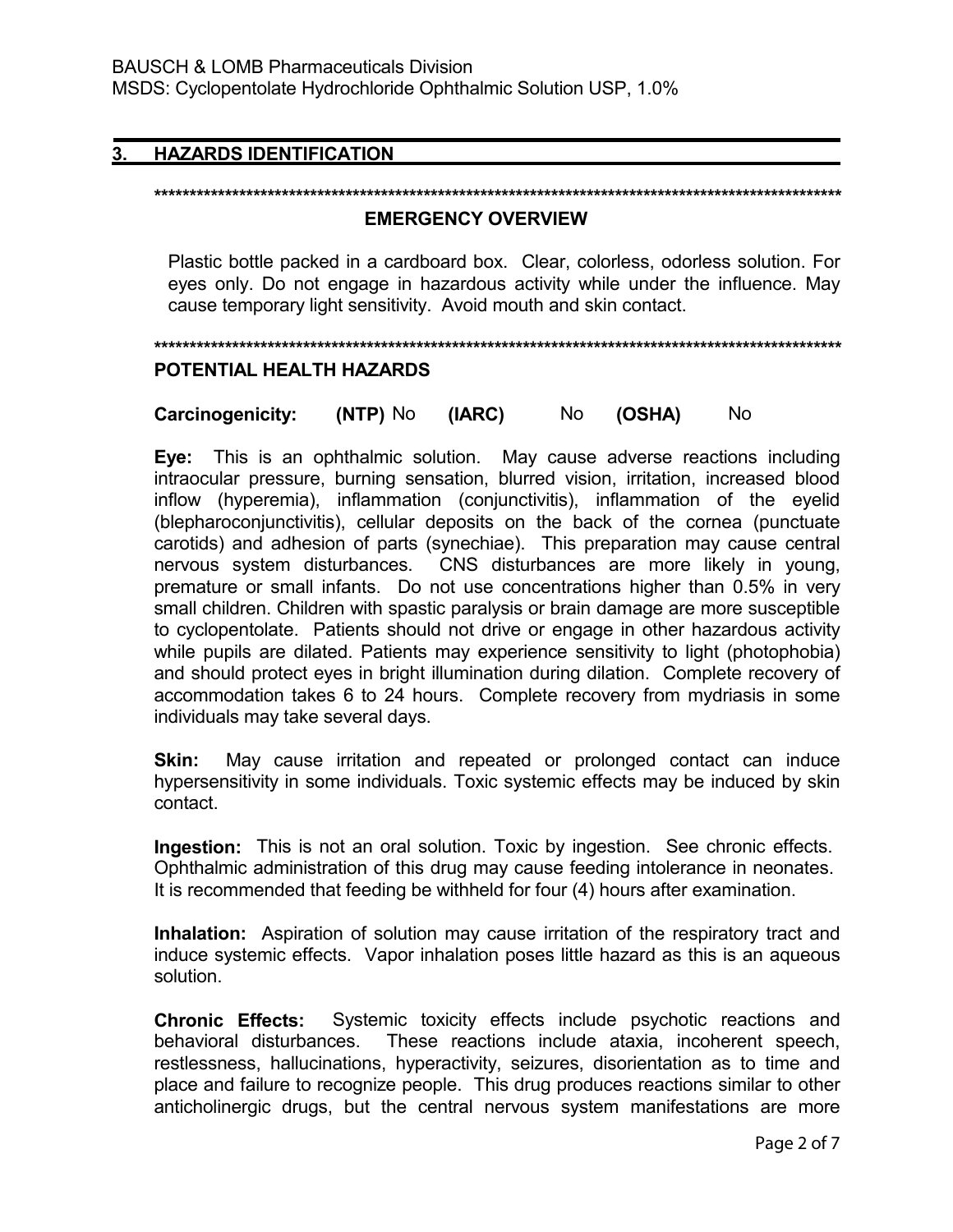BAUSCH & LOMB Pharmaceuticals Division

MSDS: Cyclopentolate Hydrochloride Ophthalmic Solution USP, 1.0%

common. Other toxic manifestations of anticholinergic drugs are skin rash, abdominal distention in infants, unusual drowsiness, tachycardia, hyperpyrexia, vasodilation, urinary retention, diminished gastric motility and decreased secretion in salivary and sweat glands, pharynx, bronchi and nasal passages. Sever manifestations of toxicity include coma, medullary paralysis and death.

**Target Organs:** Eyes, central nervous system, heart, digestive tract and vascular system.

**Medical Conditions Aggravated by Long Term Exposure:** Hypersensitivity to cyclopentolate or any component of the preparation.

#### **4. FIRST AID MEASURES**

**Eyes:** Rinse immediately with copious amounts of water for at least 20 minutes. Contact a physician.

**Skin:** Remove all contaminated clothing and wash skin with copious amounts of water for at least 20 minutes. Contact physician if skin becomes irritated.

**Ingestion:** Wash out mouth and drink plenty of water and bland fluids. Do not give anything to an unconscious person. Contact physician.

**Inhalation:** Remove person to fresh air, and if breathing stops, use artificial respiration. Contact physician.

#### **Note to Physicians:**

- Cyclopentolate may interfere with the antiglaucoma and miotic actions of ophthalmic cholinesterase inhibitors.
- Cyclopentolate is contraindicated in case of narrow angle glaucoma or anatomical narrow angles are present.
- Cyclopentolate may interfere with the antiglaucoma action of carbachol or pilocarpine; also concurrent use of these medications may antagonize the antiglaucoma and miotic actions of ophthalmic cholinesterase inhibitors.
- It is not known whether this drug is excreted in the milk of nursing mothers, so caution should be exercised when prescribing cyclopentolate hydrochloride.
- CNS disturbances are more likely in young, premature or small infants. Children with spastic paralysis or brain damage are more susceptible to cyclopentolate.

#### **5. FIRE FIGHTING MEASURES**

**Flammable Properties:** Flash point: NE Method: NE

**Hazardous Products:** Toxic fumes, carbon oxides, nitrogen oxides.

**Extinguishing Media:** Dry chemical, carbon dioxide, halon, water fog and foam for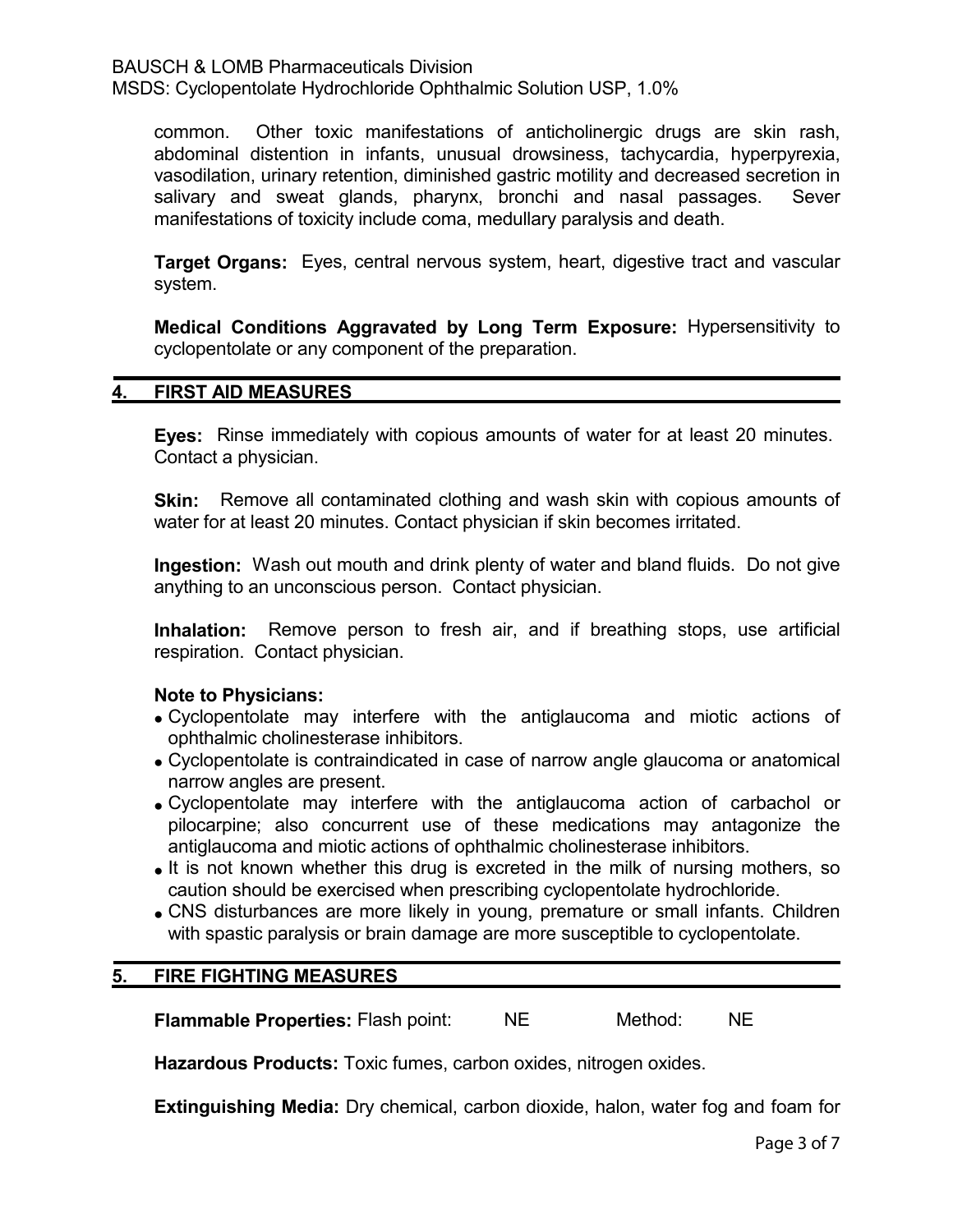surrounding materials. Water spray will froth if sprayed into the burning material.

**Fire Fighting Instructions:** Wear self-contained breathing apparatus and protective clothing. Use water spray to keep fire-exposed containers cool. Do not spray water into the burning material.

#### **6. ACCIDENTAL RELEASE MEASURES**

**Large/Small Spills:** Use personal protective equipment. Contain the spill to prevent drainage into sewers, drains or streams. Use absorbent material to solidify the spill. Shovel or scoop up solidified waste. Dispose of material according to Federal, State and Local regulations.

#### **7. HANDLING AND STORAGE**

**Handling:** Avoid contact with product and use caution to prevent puncturing containers. No special protective equipment or procedures are required in the clinical or home environment.

**Storage:** Store product upright in original containers with the cap tightly closed at a controlled room temperature 15<sup>0</sup>-30<sup>0</sup> C (59<sup>0</sup>-86<sup>0</sup> F). **KEEP THIS AND ALL DRUGS OUT OF THE REACH OF CHILDREN.**

#### **EXPOSURE CONTROL/PERSONAL PROTECTION**

**Engineering Controls:** In the manufacturing plant, provide adequate ventilation for the raw material handling and compounding process which will maintain the dust and vapor levels below the TLV, STEL, and PEL values for the ingredients. Ventilation fans should be explosion proof. Use adequate personal protective equipment e.g. NIOSH-approved respirators, goggles or safety glasses, gloves and protective clothing. Ensure training in the handling of chemical material and use current Material Safety Data Sheets.

**Eye Protection:** (29 CFR 1910.133) Recommend goggles or chemical safety glasses.

**Skin Protection:** Thick impermeable gloves and protective clothing.

**Respiratory Protection:** (29 CFR 1910.134) NIOSH approved respirator, with organic vapor, acid gas and HEPA filter recommended for handling raw materials. **Warning: Do not use air purifying respirators in oxygen depleted environments**. No respiratory protection is required in the clinical or home environment.

**Other:** None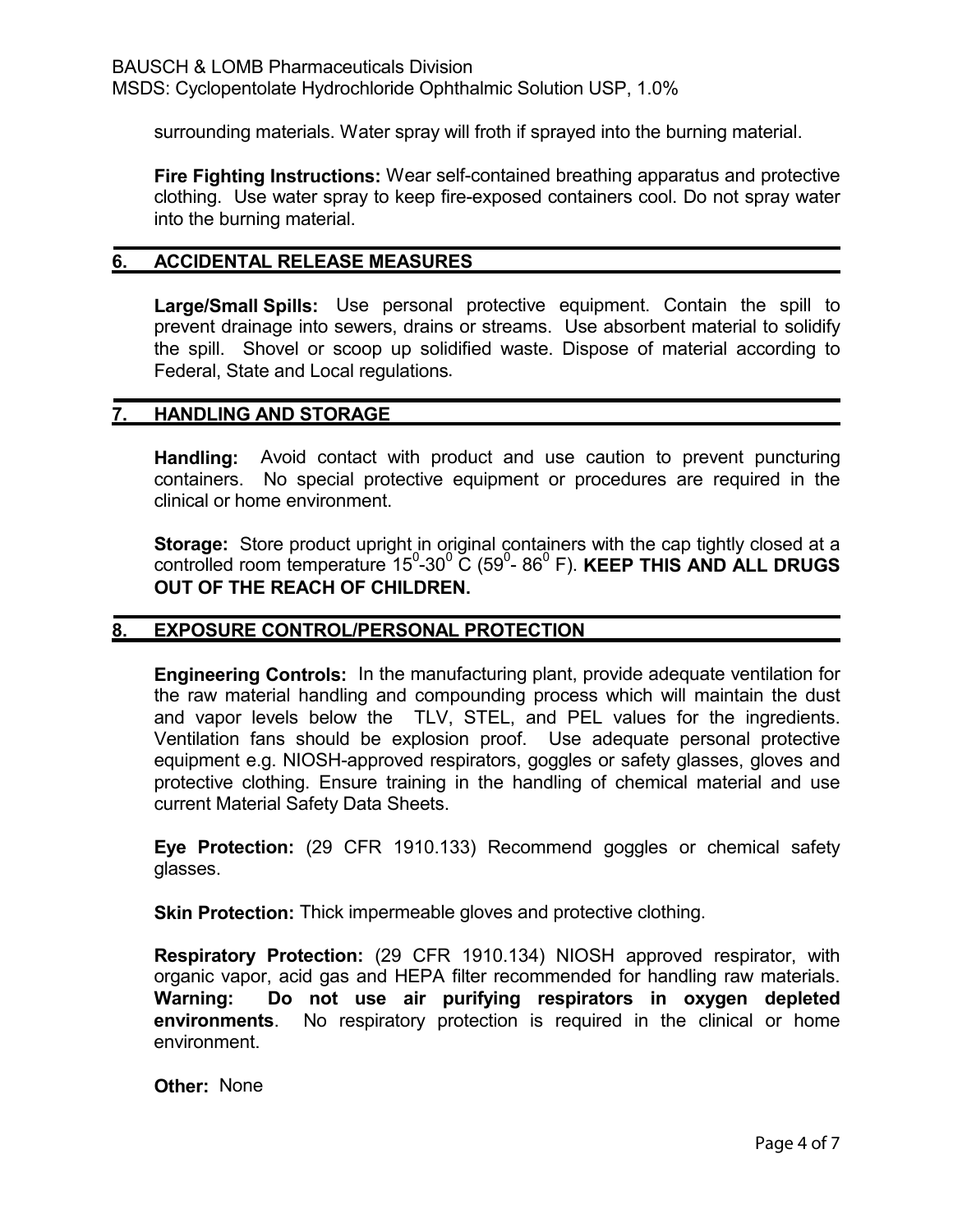#### **Ventilation:** Recommended

**Contaminated Equipment:** Wash contaminated clothing separately. Wash equipment with soap and water. Release rinse water into an approved wastewater system or according to Federal, State and Local regulations.

#### **9. CHEMICAL & PHYSICAL PROPERTIES**

|                          | Appearance & Odor: Clear, colorless, odorless solution |                             |           |  |
|--------------------------|--------------------------------------------------------|-----------------------------|-----------|--|
| <b>Boiling Point:</b>    | NE.                                                    | Evaporation Rate:           | <b>NF</b> |  |
| <b>Specific Gravity:</b> | 1.0                                                    | Vapor Density:              | NF.       |  |
| Vapor Pressure:          | NF.                                                    | Viscosity:                  | NE.       |  |
| <b>Water Solubility:</b> | Soluble                                                | Percent Volatile by Volume: | <1        |  |

#### **10. STABILITY AND REACTIVITY**

**Chemical Stability:** Stable

**Conditions to avoid:** Extreme heat or cold.

**Incompatibility**: This product has the incompatibilities of water e.g. strong acids, bases, alkali metals, alkali hydrides and silver preparations.

**Hazardous Decomposition Products:** Emits toxic fumes.

**Hazardous Polymerization:** Should not occur.

## **11. TOXICOLOGY INFORMATION**

Summary of Risks: Toxicological information refers to the raw materials of the product. Concentrations and toxicological effects are substantially reduced in the product. For more detailed information see MSDS on chemical material.

CAS #

## 5870-29-1 **Cyclopentolate HCL**

May cause eye, skin and respiratory tract irritation. May also cause a burning sensation in the eye. Induces paralysis of the ciliary muscle of the eye preventing the adjustment of the eye to light (cycloplegia) and dilates the pupil of the eye (mydriasis). Cyclopentolate is an anti-cholinergic agent which affects the nervous system. Hypersensitivity (anaphylactic) may be observed in some individuals. Toxicity induces clumsiness, weakness, drowsiness, confusion, hallucinations, slurred speech, rapid heartbeat, drug fever and flushed face. Oral-mouse  $LD_{50}$  960 mg/kg, IV-mouse  $LD_{50}$  84 mg/kg.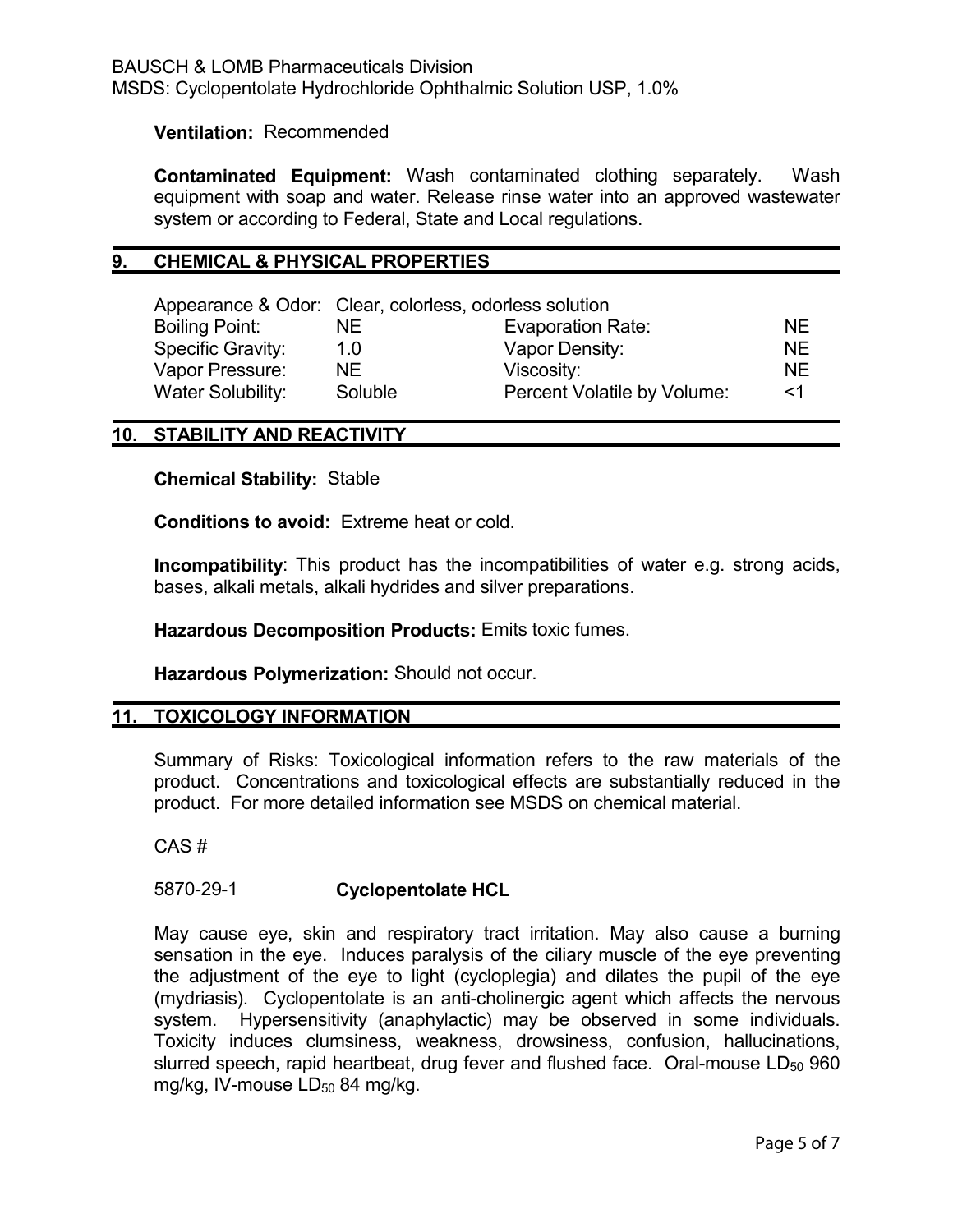BAUSCH & LOMB Pharmaceuticals Division

MSDS: Cyclopentolate Hydrochloride Ophthalmic Solution USP, 1.0%

10043-35-3 **Boric Acid**

May cause irritation to the eyes, skin, respiratory tract and digestive system. Inhalation may cause coughing and chest discomfort. Dusts may irritate the skin. Harmful quantities may be absorbed through broken skin but is unlikely with intact skin. Ingestion may produce upset stomach and vomiting; large quantities may be fatal. Repeated or prolonged contact may cause hypersensitization (anaphylactic) in some individuals, central nervous system stimulation and erythematous flush (diffuse red skin rash). Oral-rat  $LD_{50}2660$  mg/kg.

#### **12. ECOLOGICAL INFORMATION**

**Chemical Fate Information:** Product administered to patients presents a negligible impact on the environment.

#### **13. DISPOSAL INFORMATION**

**Dispose of material according to Federal, State, and Local regulations.** The method typically used is incineration.

**EPA Designations:** RCRA Hazardous Waste: Not Listed

**SARA Title III:** Not Listed

#### **14. TRANSPORTATION INFORMATION**

**Transportation Data:** Not classified as hazardous by DOT regulations.

#### **15. REGULATORY INFORMATION**

| <b>DOT Designations:</b>                     | Not classified as hazardous by DOT regulations.                                                         |  |  |  |
|----------------------------------------------|---------------------------------------------------------------------------------------------------------|--|--|--|
| <b>EPA Designations:</b>                     | <b>RCRA Hazardous Waste</b><br>(40 CFR 261.33) Not Listed                                               |  |  |  |
| <b>FDA Designations:</b>                     | Prescription only medication.<br>NDC No. 24208-735-01 (2 ml, box of 12)<br>NDC No. 24208-735-06 (15 ml) |  |  |  |
| <b>OSHA Designations:</b>                    | (29 CFR 1910.1000, Table Z)<br><b>Not Listed</b>                                                        |  |  |  |
| <b>SARA Title III:</b>                       | Not listed under Section 313 of Toxic Release Reporting.                                                |  |  |  |
| <b>CALIFORNIA PROPOSITION 65: Not Listed</b> |                                                                                                         |  |  |  |